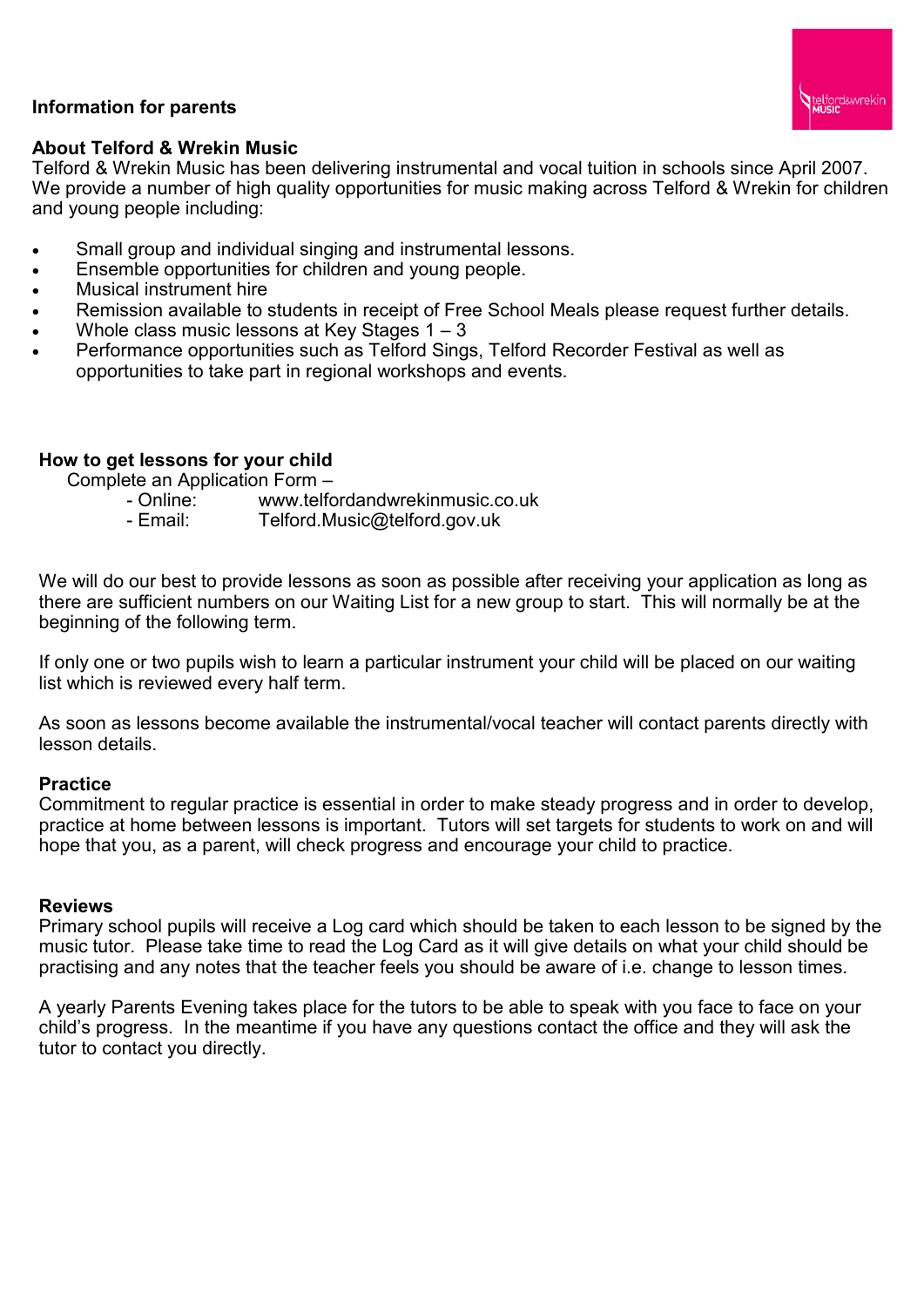### **Telford & Wrekin Music: Terms and Conditions**

#### **Lessons**

#### **Small Group**

A guaranteed minimum of 30 lessons per academic year will be provided and will be a maximum of 30 minutes in length depending on group size and 20 minutes for individual lessons.

telford&wrekin

As the school year is approximately 38 weeks long, there will be weeks when lessons do not take place. Please check the **Calendar of Music Teaching Weeks** for information on music teaching weeks.

#### **Lessons**

#### **Time & Location**

Tutors will visit your child's school to provide lessons during school hours at times agreed with the school.

If a student arrives for their lesson on two occasions with no instrument, it is the tutors discretion whether they teach or not and the cost of the lesson will not be refunded.

**Primary Schools –** The day of the lesson will be specified and children collected or sent for at the correct time of the lesson each week.

**Secondary Schools** – The student should consult the music notice board each week to check the time of their lesson and arrive promptly. They will not be collected. It is the responsibility of your child to ensure they attend their lessons each week. No refund can be given for lessons missed due to forgotten times.

#### **Fees/Additional Costs**

Please refer to our website for the current Price List or contact the office.

We operate a Direct Debit scheme which allows you to spread the cost of lessons until the end of Summer term. If a payment is not made lessons will be suspended. If a payment is late lessons will not automatically be resumed.

An annual price review will take place in April each year.

TWM operates a scheme to support families who are in receipt of Income Support or who meet Child Tax criteria and will provide 1 academic year (30 weeks) of music lessons on the eligible remission rate. Please refer to our website for remission criteria. *Lessons will be charged at the full amount for applications received without proof of benefit and no refunds will be made. Remission is only applicable for Small Group Lessons.*

Pupils will need tutor books for their lessons. Parents/carers are responsible for purchasing books promptly at the request of the tutor. Other costs such as exam entry (which are not compulsory) will also be charged to the parent/carer.

#### **Absence**

**Pupil** – refunds are not available when a pupil does not turn up for a lesson, or due to illness, if they are away on a school trip or if the school cancels the visit.

**Music Tutor** – any absences by TWM tutors will be made up either in the same term as the absence occurs or if this is not possible, during the remaining academic year. In the case of long-term tutor absence (three weeks or more) we will do our best to find a replacement but this cannot be guaranteed.

Refunds will only be made at the end of the academic year once the opportunity has been given to make up for missed lessons by the tutor only.

#### **Cancellation of Lessons**

Half a terms notice is required to stop lessons with TWM.

If you wish to cancel lessons notice must given to the TWM office in writing at the postal or email address below. Verbal notification to the tutor or school is not acceptable.